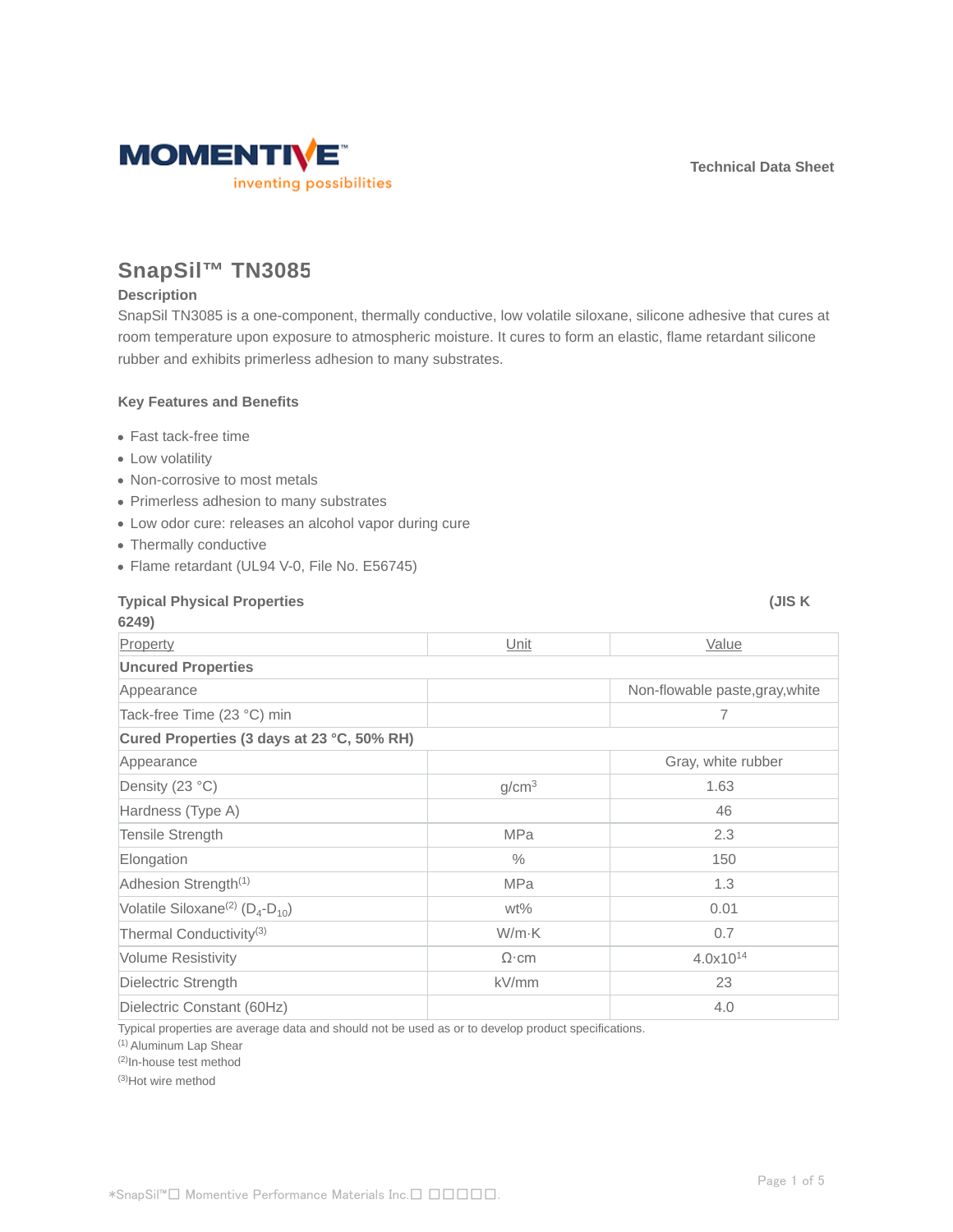#### **Typical Properties, continued**

| Property                      | Unit  | Value |
|-------------------------------|-------|-------|
| Dissipation Factor (60Hz)     |       | 0.04  |
|                               | $Na+$ |       |
| Impurities <sup>(2)</sup> ppm | K+    |       |
|                               | CI-   |       |

Typical properties are average data and should not be used as or to develop product specifications.

(1) Aluminum Lap Shear

(2)In-house test method

(3)Hot wire method

# **Potential Applications**

- Bonding in power supplies
- Thermal adhesive between electronic components and heat sinks
- Securing PCBs to substrates

# **Cure Profile**

SnapSil TN3085 silicone adhesive cures upon exposure to atmospheric moisture, and its cure speed is affected by humidity and temperature. The material begins to cure from the sections that are exposed to the atmosphere and, therefore, greater time is required for the cure to extend to deeper sections. The cure depth of SnapSil TN3085 silicone adhesive at various combinations of humidity and temperature are provided below.

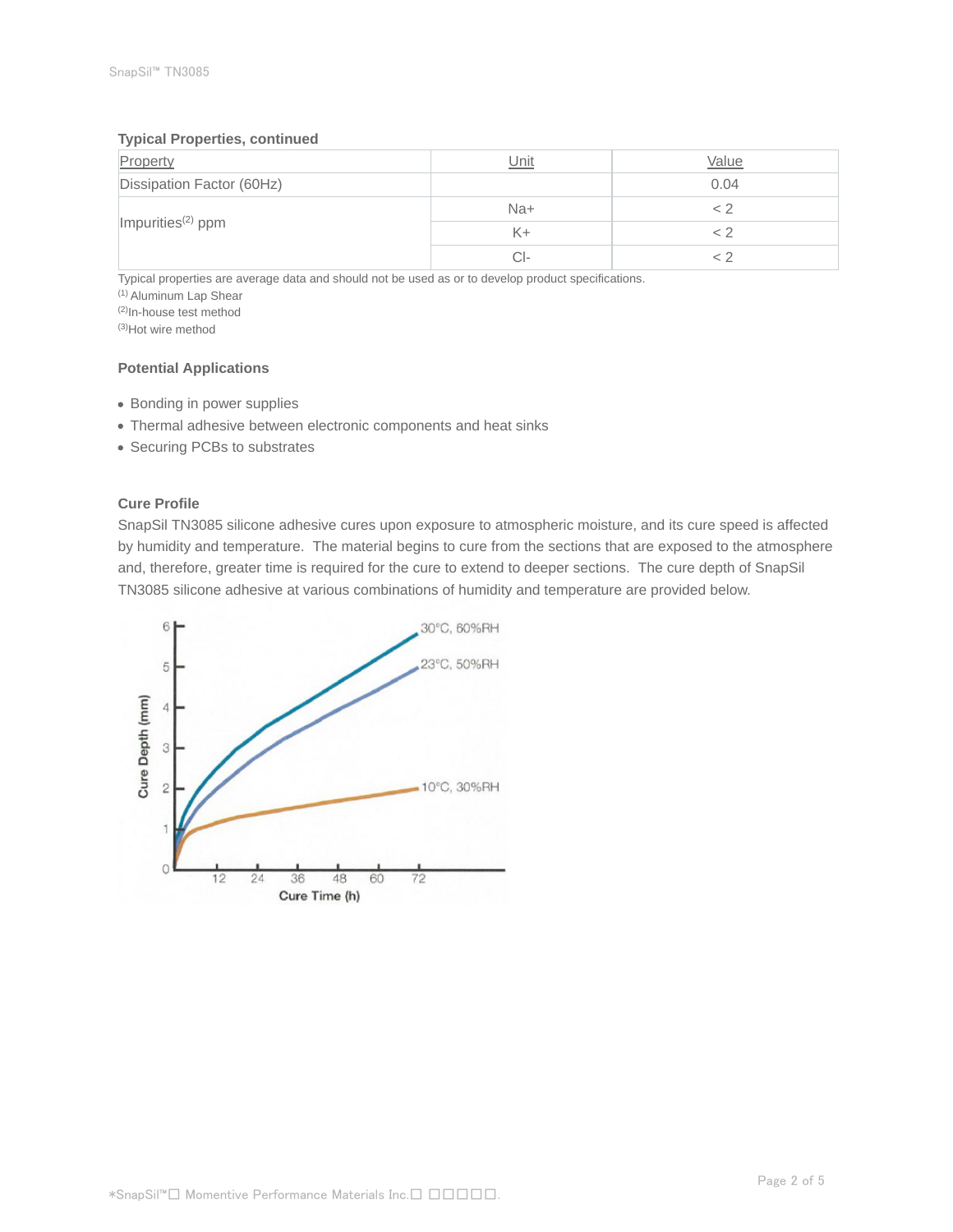

Note: Test results. Actual data may vary.

# **Adhesion Performance**

SnapSil TN3085 silicone adhesive adheres to a wide variety of substrates used in electronic components. The following matrix depicts adhesion performance to typical substrates. However, actual performance may vary depending on the substrate manufacturer or grade.

| Substrate               |   |
|-------------------------|---|
| Aluminum                | Ο |
| Copper                  | ∩ |
| Steel                   | Ω |
| Acrylic resin           | Ω |
| Phenolic resin          | Ο |
| Epoxy resin             | Ω |
| PET                     | Ω |
| <b>ABS</b>              | Ω |
| PBT                     | Ω |
| <b>PPS</b>              | Ω |
| <b>PVC</b>              | Ω |
| Nylon                   | Ω |
| Polycarbonate           | Ω |
| <b>PPO</b>              | Ω |
| Polyethylene            | X |
| Polytetrafluoroethylene | X |
| Glass                   | Ω |
|                         |   |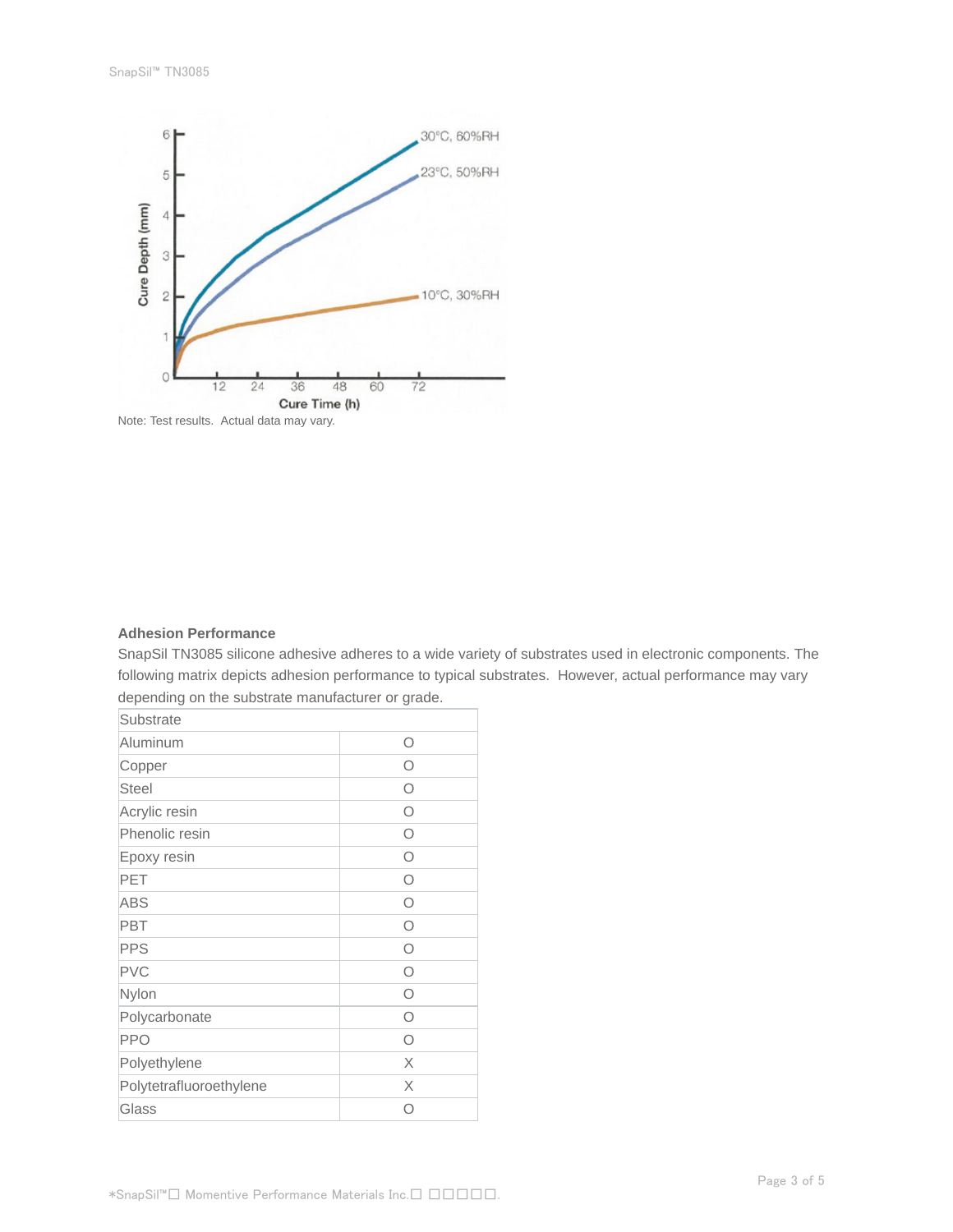Note: Test results. Actual data may vary. O: Good (cohesive failure) X: Adhesive failure

## **General Considerations for Use**

While the typical operating temperature for silicone materials ranges from -45℃ to 200℃, the long-term maintenance of its initial properties is dependent upon design related stress considerations, substrate materials, frequency of thermal cycles, and other factors.

#### **Patent Status**

여기에 포함된 어떠한 내용도 관련 특허가 없음을 의미하거나 특허 소유자의 허가 없이 특허에서 다루는 발명을 실 행하기 위한 허가, 유도 또는 권고를 구성하는 것으로 해석되어서는 안됩니다.

## **Product Safety, Handling and Storage**

Customers should review the latest Safety Data Sheet (SDS) and label for product safety information, safe handling instructions, personal protective equipment if necessary, emergency service contact information, and any special storage conditions required for safety. Momentive Performance Materials (MPM) maintains an around-the-clock emergency service for its products. SDS are available at www.momentive.com or, upon request, from any MPM representative. For product storage and handling procedures to maintain the product quality within our stated specifications, please review Certificates of Analysis, which are available in the Order Center. Use of other materials in conjunction with MPM products (for example, primers) may require additional precautions. Please review and follow the safety information provided by the manufacturer of such other materials.

#### **Limitations**

Customers must evaluate Momentive Performance Materials products and make their own determination as to fitness of use in their particular applications.

#### **Contact Information**

Email commercial.services@momentive.com

# **Telephone**

| <b>Americas</b>                | <b>Latin America</b> | <b>EMEAI- Europe, Middle</b>   | <b>ASIA PACIFIC</b> |
|--------------------------------|----------------------|--------------------------------|---------------------|
|                                |                      | East, Africa & India           |                     |
| +1 800 295 2392                | <b>Brazil</b>        | <b>Europe</b>                  | China               |
| Toll free*                     | +55 11 4534 9650     | +390510924300                  | 800 820 0202        |
| +704 805 6946                  | Direct Number        | Direct number                  | Toll free           |
| Direct Number                  |                      |                                | +86 21 3860 4892    |
|                                |                      |                                | Direct number       |
| *All American countries Mexico |                      | India, Middle East & Africa    | Japan               |
|                                | +52 55 2169 7670     | + 91 44 71212207               | +81 3 5544 3111     |
|                                | Direct Number        | Direct number*                 | Direct number       |
|                                |                      | *All Middle Eastern countries, | <b>Korea</b>        |
|                                |                      | Africa, India,                 | +82 2 6201 4600     |